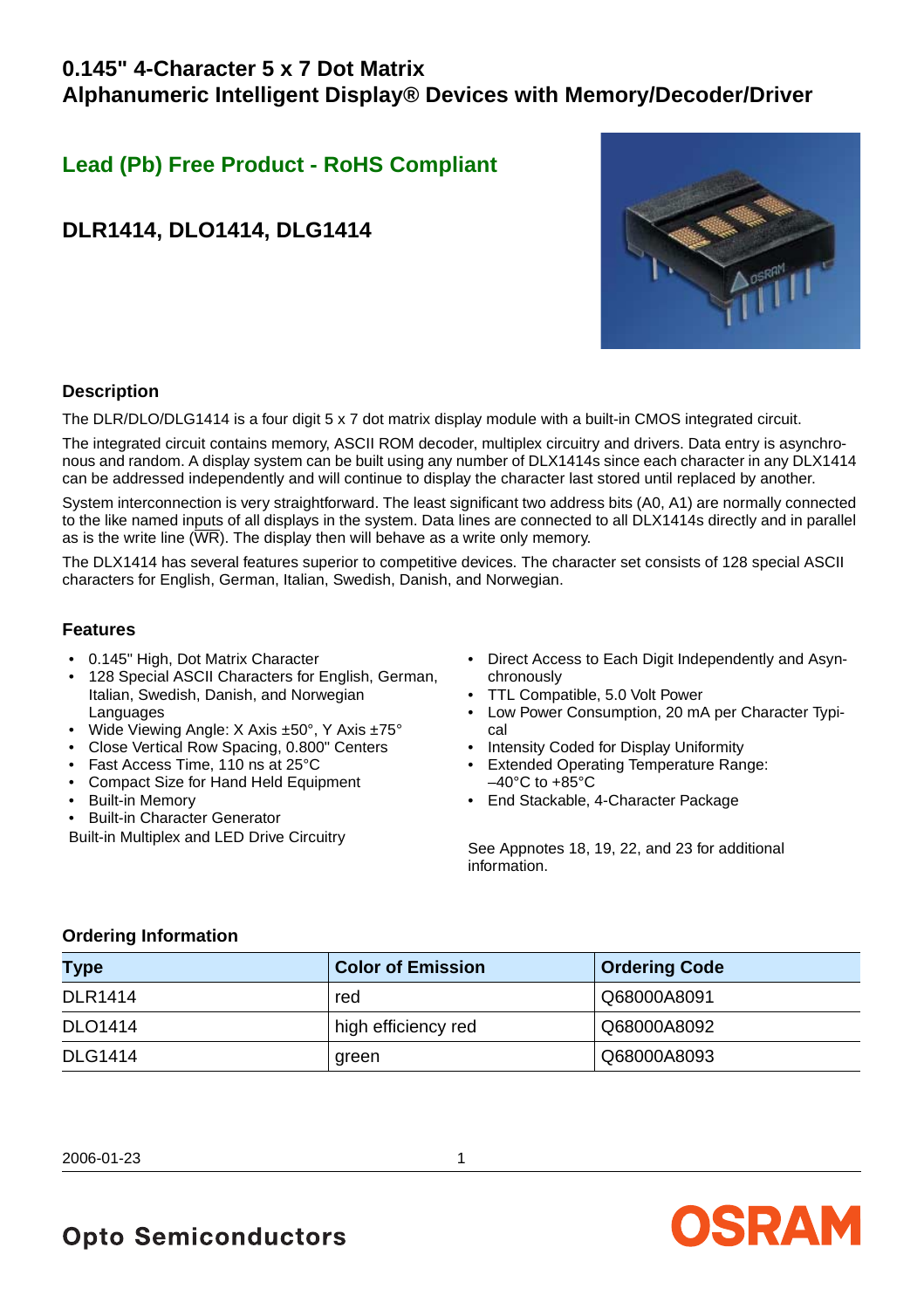

**Opto Semiconductors** 

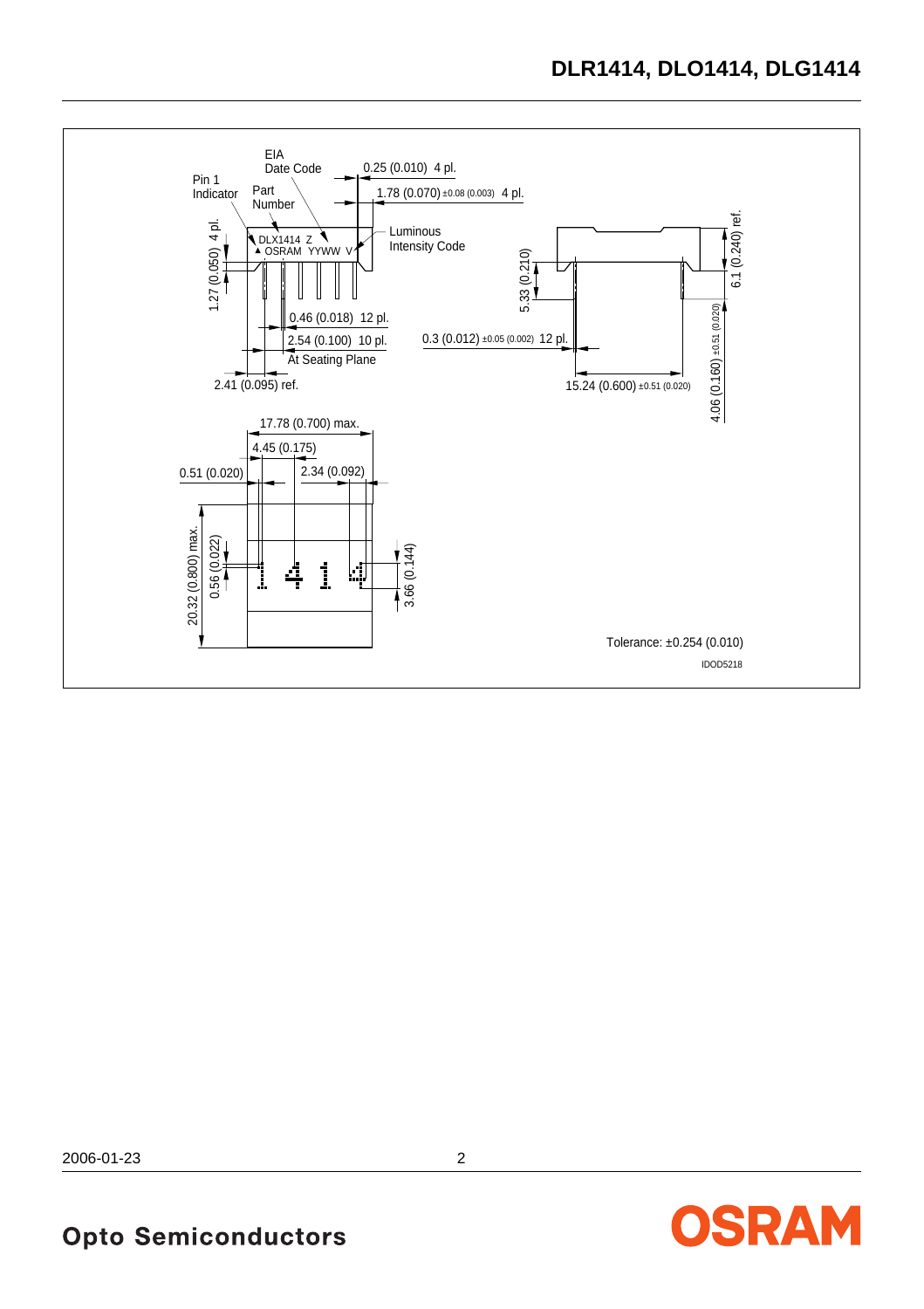## **Maximum Ratings**

| <b>Parameter</b>                                                        | <b>Symbol</b>           | Value                        | Unit |
|-------------------------------------------------------------------------|-------------------------|------------------------------|------|
| Operating temperature range                                             | $T_{op}$                | $-40+85$                     | °C   |
| Storage temperature range                                               | $T_{\text{stg}}$        | $-40+100$                    | °C   |
| DC supply voltage                                                       |                         | $-0.5+7.0$                   |      |
| Input voltage levels relative to GND (all inputs)                       |                         | $-0.5$ to $V_{\rm cc}$ + 0.5 |      |
| Solder temperature 0.063" (1.59 mm)<br>below seating plane, $t < 5.0$ s | $\mathsf{I}_\mathsf{s}$ | 260                          | °C   |
| Relative humidity at 85°C                                               | <b>RH</b>               | 85                           | %    |

## **Characteristics**

 $(T_A = 25 \text{ °C})$ 

| <b>Parameter</b>                                                                          |                            | <b>Symbol</b>        |                | <b>Values</b>             |                | <b>Unit</b> |
|-------------------------------------------------------------------------------------------|----------------------------|----------------------|----------------|---------------------------|----------------|-------------|
|                                                                                           |                            |                      | <b>DLR1414</b> | <b>DLO1414</b>            | <b>DLG1414</b> |             |
|                                                                                           |                            |                      | red            | high<br>efficiency<br>red | green          |             |
| Wavelength at peak emission<br>$I_F = 0$ mA                                               | (typ.)                     | $\lambda_{\rm peak}$ | 660            | 630                       | 565            | nm          |
| Viewing angle (off normal axis,                                                           | hor. (typ.)<br>ver. (typ.) | $2\varphi$           | ±50<br>±75     | ±50<br>±75                | ±50<br>±75     | deg<br>deg. |
| <b>Character Height</b>                                                                   |                            | h                    | 0.145<br>3.7   | 0.145<br>3.7              | 0.145<br>3.7   | inch<br>mm  |
| Time averaged luminous intensity <sup>1)</sup><br>(100% brightness, $V_{\rm CC}$ = 5.0 V) | (typ.)                     |                      | 50             | 60                        | 70             | ucd/LED     |
| LED to LED intensity matching                                                             | (max.)                     |                      | 1.8:1.0        | 1.8:1.0                   | 1.8:1.0        |             |
| LED to LED hue matching at $V_{\text{CC}}$ = 5.0 V                                        | (max.)                     |                      |                |                           | ±2.0           | nm          |

 $1)$  Peak luminous intensity values can be calculated by multiplying these values by 7.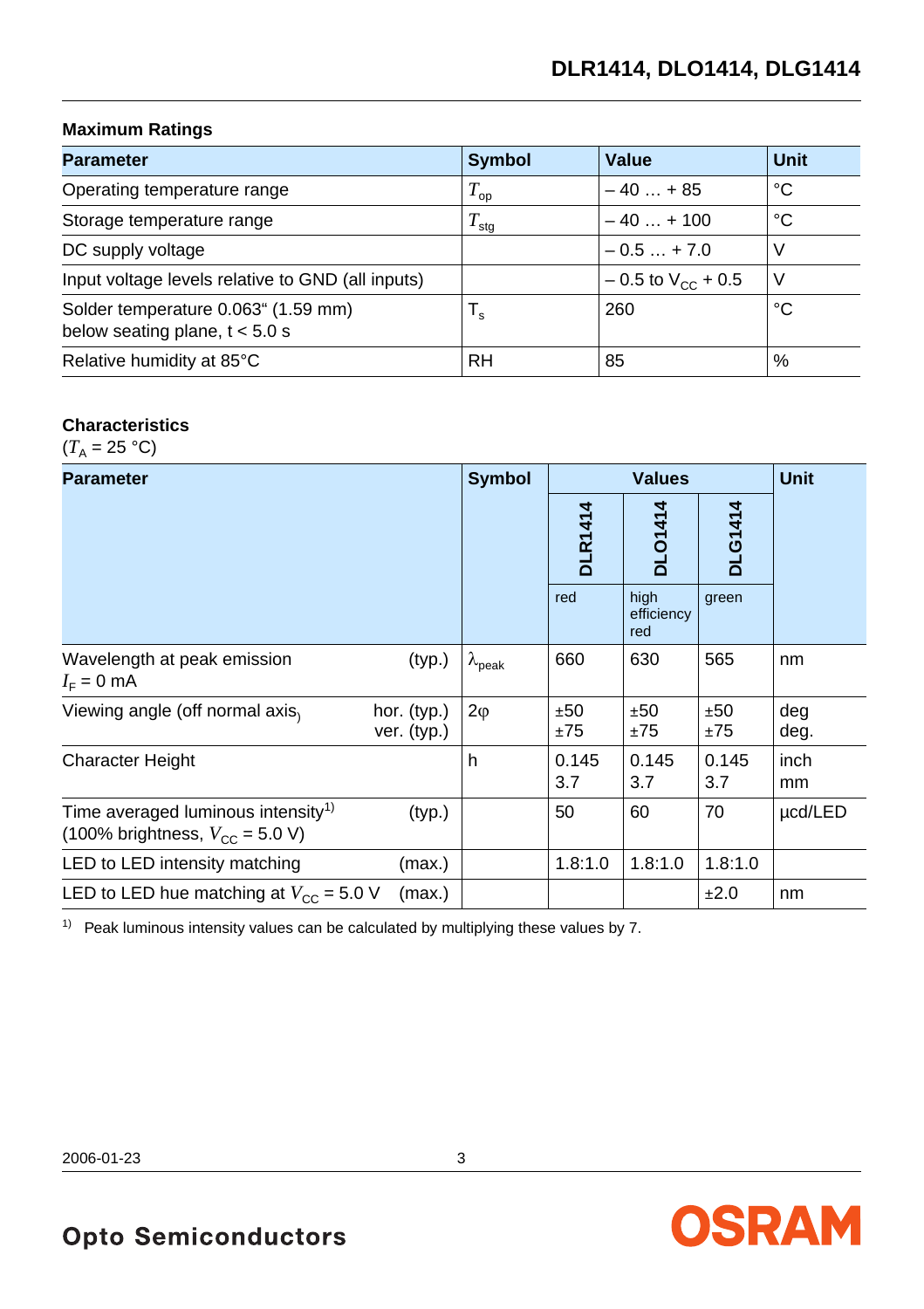## **Top View**

| 4<br>1<br>œ<br>đ.<br>Digit 3 Digit 2 Digit 1 Digit 0 |   | 12 11 10 9 8 7 |                |                                   |                 |  |  |  |  |
|------------------------------------------------------|---|----------------|----------------|-----------------------------------|-----------------|--|--|--|--|
|                                                      |   |                |                |                                   |                 |  |  |  |  |
|                                                      |   |                |                |                                   |                 |  |  |  |  |
|                                                      |   |                |                |                                   |                 |  |  |  |  |
|                                                      |   |                |                |                                   |                 |  |  |  |  |
|                                                      | 1 | 2 3            | $\overline{4}$ | 5 <sup>5</sup><br><b>IDPA5301</b> | $6\overline{6}$ |  |  |  |  |

### **DC Characteristics**

| <b>Parameter</b>                                |      | $-40^{\circ}$ C |      |      | $+25^{\circ}$ C |      |      | $+85^{\circ}$ C |      |    | <b>Condition</b>                                                        |
|-------------------------------------------------|------|-----------------|------|------|-----------------|------|------|-----------------|------|----|-------------------------------------------------------------------------|
|                                                 | Min. | Typ.            | Max. | Min. | Typ.            | Max. | Min. | Typ.            | Max. |    |                                                                         |
| $I_{\text{CC}}$ 4 Digits<br>on 20<br>dots/digit |      | 90              | 120  |      | 80              | 105  |      | 70              | 95   | mA | $V_{\rm CC}$ =5.0 V                                                     |
| $I_{\rm CC}$ Blank                              |      | 2.8             | 4.0  |      | 2.3             | 3.0  |      | 2.0             | 2.5  | mA | $V_{\rm CC}$ =5.0 V,<br>$\overline{\text{WR}}$ =5.0 V<br>$V_{IN} = 0 V$ |
| $I_{\rm II}$ (all<br>inputs)                    | 30   | 60              | 120  | 25   | 50              | 100  | 20   | 40              | 80   | μA | $V_{\text{IN}} = 0.8 V$ ,<br>$V_{CC}$ =5.0 V                            |
| $V_{\text{H}}$                                  | 2.0  |                 |      | 2.0  |                 |      | 2.0  |                 |      | V  | $V_{\rm CC}$ =5.0 V<br>±0.5V                                            |
| $V_{IL}$                                        |      |                 | 0.8  |      |                 | 0.8  |      |                 | 0.8  | V  | $V_{\rm CC}$ =5.0 V<br>±0.5V                                            |
| $V_{\rm CC}$                                    | 4.5  | 5.0             | 5.5  | 4.5  | 5.0             | 5.5  | 4.5  | 5.0             | 5.5  | V  |                                                                         |

### **Pins and Functions**

| Pin | <b>Function</b> | <b>Pin</b> | <b>Function</b>     | Pin | <b>Function</b>           |
|-----|-----------------|------------|---------------------|-----|---------------------------|
|     | D5 Data Input   | 5          | A0 Digit Select     | 9   | D1 Data Input             |
| 2   | D4 Data Input   | 6          | $V_{\rm CC}$        | 10  | D <sub>2</sub> Data Input |
| 3   | <b>WR</b> Write |            | <b>GND</b>          | 11  | D <sub>3</sub> Data Input |
| 4   | A1 Digit Select | 8          | D0 Data Input (LSB) | 12  | D6 Data Input (MSB)       |

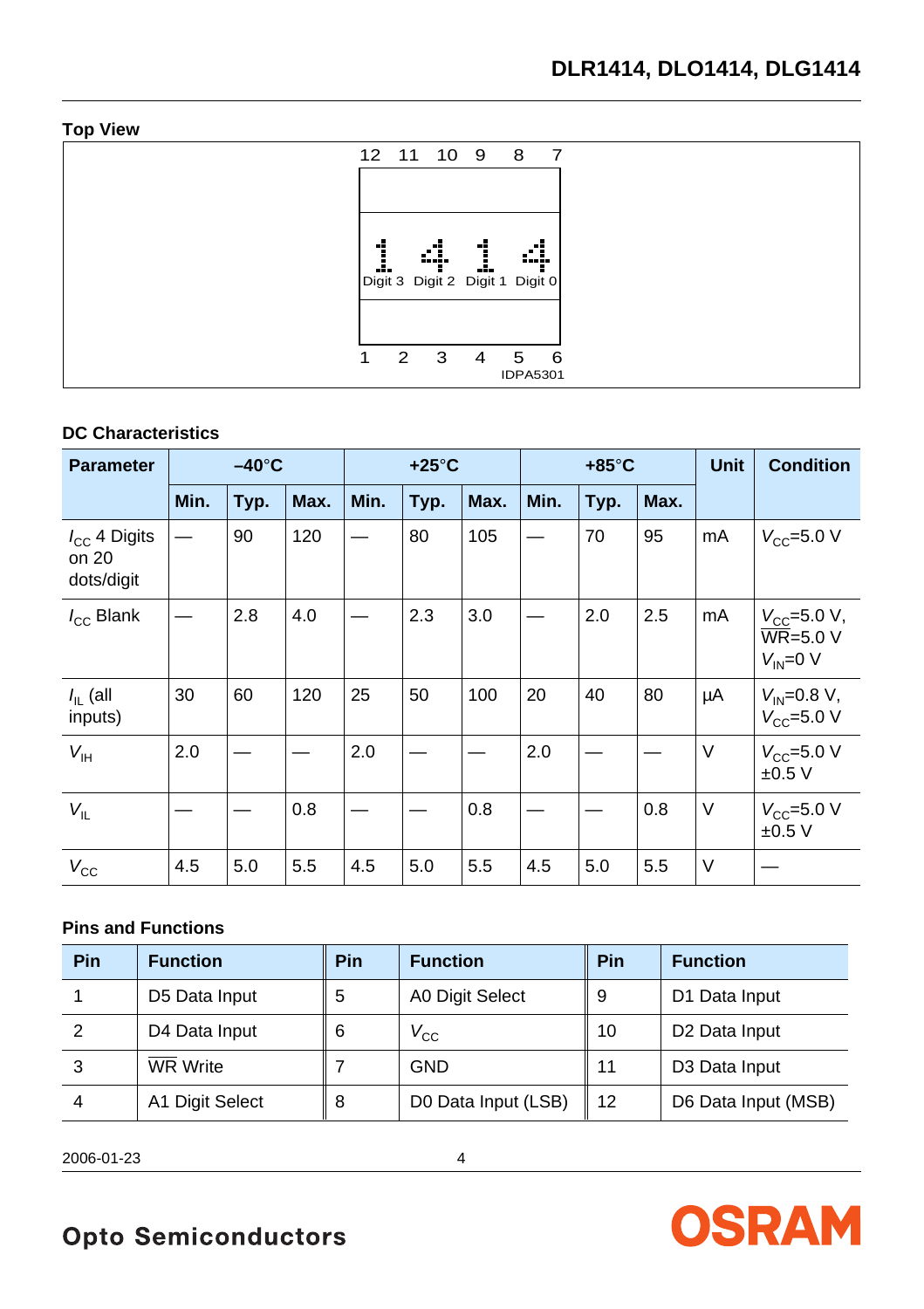## **Timing Characteristics (** $V_{CC}$ **=4.5 V)**



Note: These waveforms are not edge triggered.

| <b>AC Characteristics</b> (guaranteed minimum timing parameters at $V_{\text{CC}}$ =5.0 V ±0.5 V) |  |  |  |  |  |  |  |  |
|---------------------------------------------------------------------------------------------------|--|--|--|--|--|--|--|--|
|---------------------------------------------------------------------------------------------------|--|--|--|--|--|--|--|--|

| <b>Parameter</b>          | Symbol                                | $-40^{\circ}$ C | $+25^{\circ}$ C | $+85^{\circ}$ C | <b>Unit</b> |
|---------------------------|---------------------------------------|-----------------|-----------------|-----------------|-------------|
| Address Set Up Time       | $T_{AS}$                              | 10              | 10              | 10              | ns          |
| Address Hold Time         | $T_{\rm AH}$                          | 20              | 30              | 40              | ns          |
| Write Time                | $\tau_{\scriptscriptstyle\mathsf{W}}$ | 60              | 70              | 90              | ns          |
| Data Set Up Time          | $\tau_{\textnormal{\tiny{DS}}}$       | 20              | 30              | 50              | ns          |
| Data Hold Time            | $\tau_{\scriptscriptstyle{\sf DH}}$   | 20              | 30              | 40              | ns          |
| Access Time <sup>1)</sup> | $\rm \mathcal{T}_{ACC}$               | 90              | 110             | 140             | ns          |

<sup>1)</sup>  $T_{\text{ACC}}$ =Set Up Time+Write Time+Hold Time.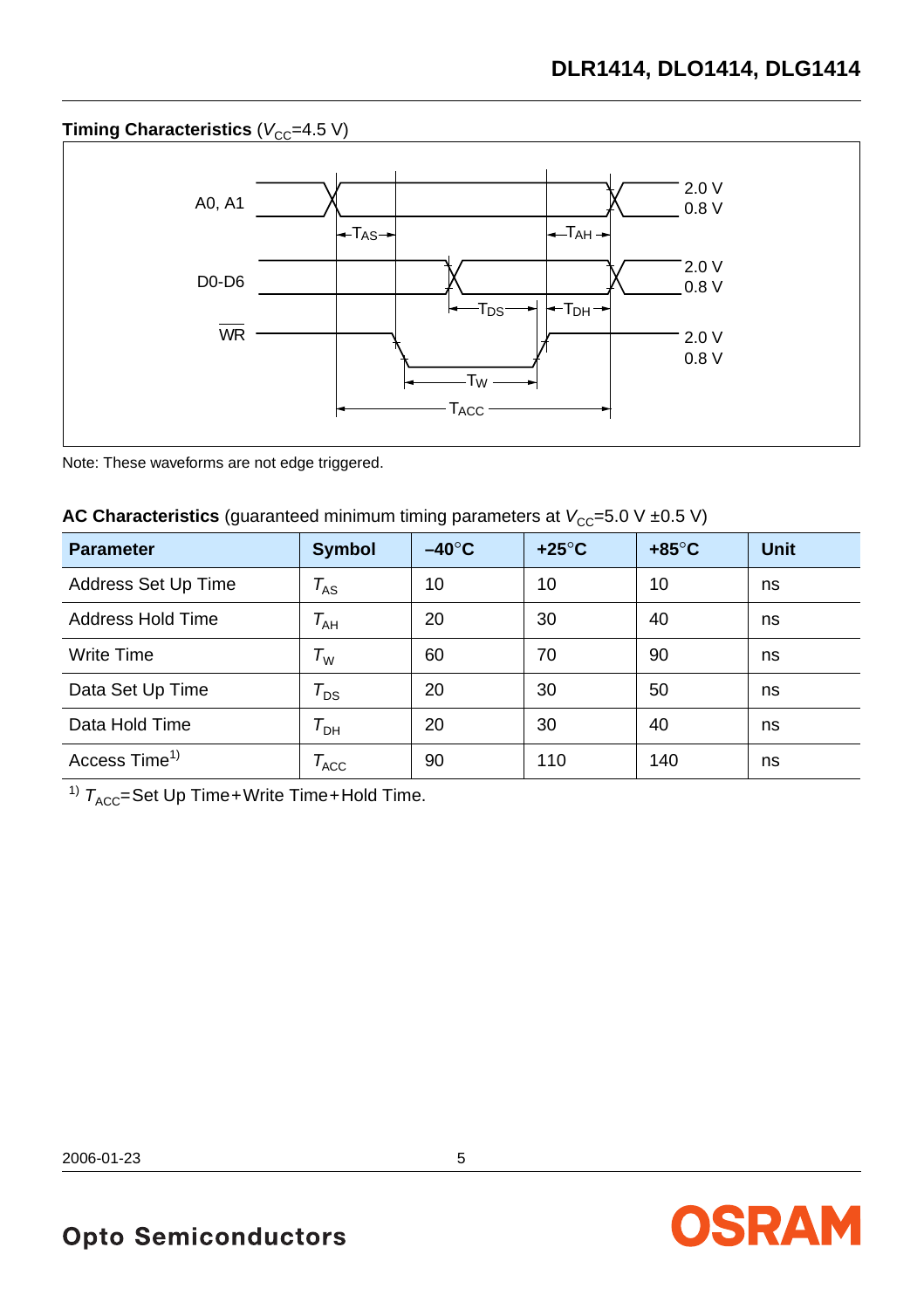| <b>WR</b>    | A <sub>1</sub> | A <sub>0</sub>            | D <sub>6</sub> | D <sub>5</sub>     | D <sub>4</sub> | D <sub>3</sub> | D <sub>2</sub> | D <sub>1</sub> | D <sub>0</sub>    | <b>Display Digit</b> |                |   |          |
|--------------|----------------|---------------------------|----------------|--------------------|----------------|----------------|----------------|----------------|-------------------|----------------------|----------------|---|----------|
|              |                |                           |                |                    |                |                |                |                |                   | 3                    | $\overline{2}$ | 1 | $\bf{0}$ |
| H            |                | previously loaded display |                | G                  | R              | E              | Υ              |                |                   |                      |                |   |          |
|              |                | L                         | н              | L                  |                |                | н              |                | н                 | G                    | R              | E | E        |
|              | L              | н                         | н              | L                  | Н              | L              | н              |                | H                 | G                    | R              | U | E        |
|              | H              | L                         | H              | L                  | L              | H              | H              |                | L                 | G                    |                | U | E        |
|              | H              | н                         | H              | L                  | L              |                |                | H              | L                 | B                    |                | U | E        |
|              | L              | н                         | H              | L                  | L              | H              | н              |                | H                 | B                    |                | E | E        |
|              | L              | L                         | H              | L                  | Н              | L              | н              | н              | н                 | B                    |                | E | W        |
|              | X              | X                         |                | see character code |                |                |                |                | see character set |                      |                |   |          |
| X=Don't care |                |                           |                |                    |                |                |                |                |                   |                      |                |   |          |

## **Loading Data State Table**

### **Typical Interconnection for 32 Characters**



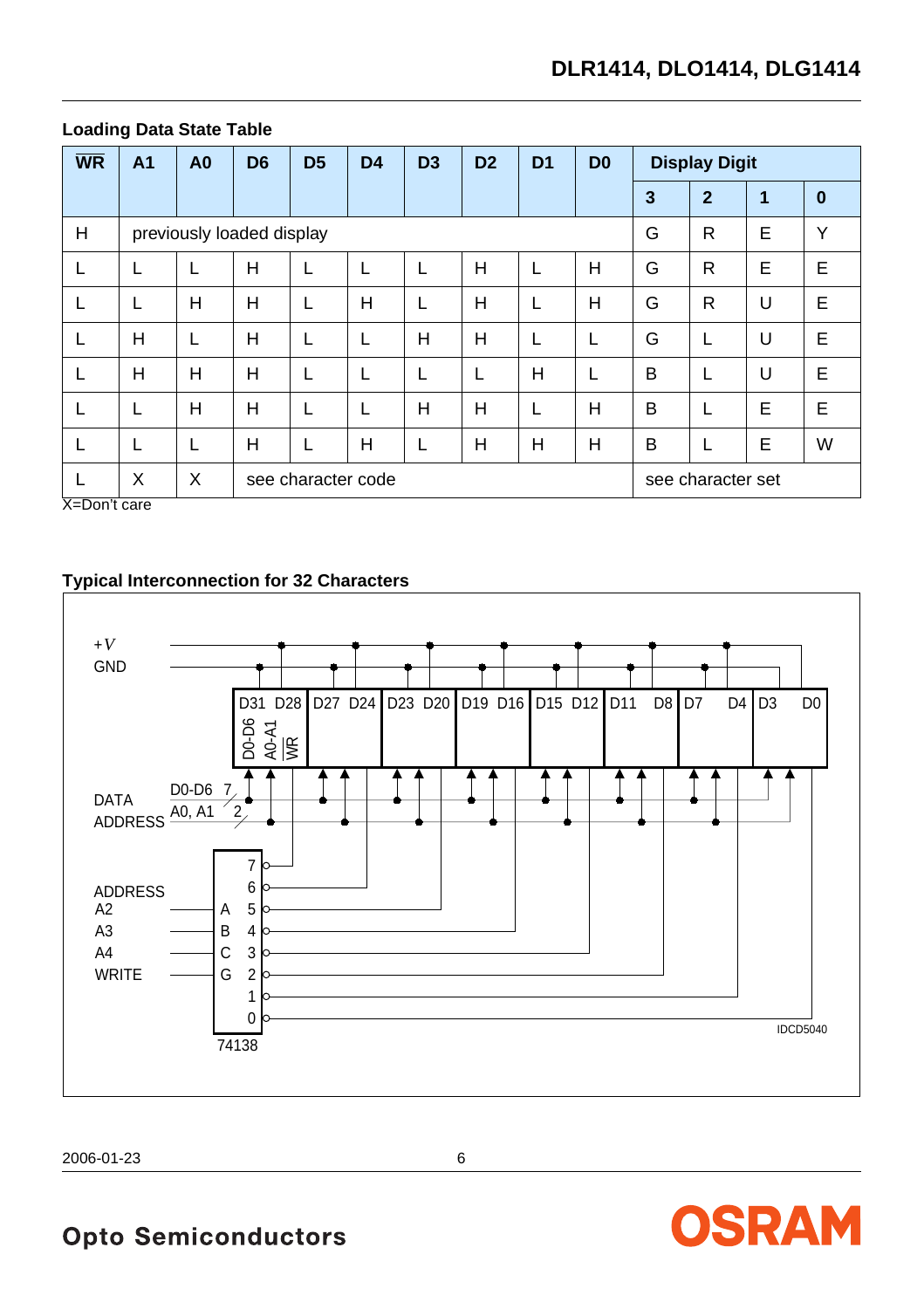

## **Block Diagram**

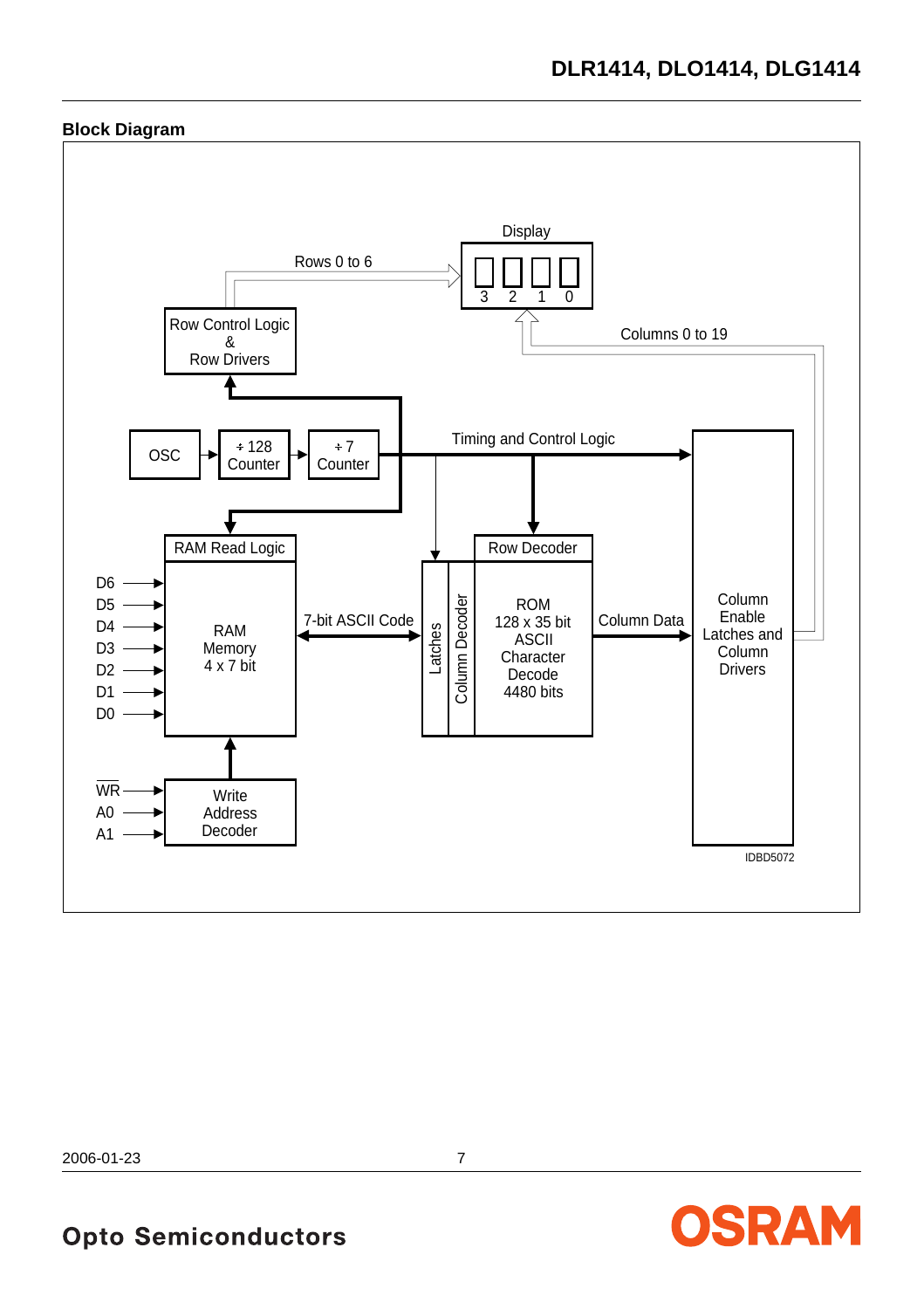### **Character Set**

|              | <b>ASCII</b> |             | D <sub>0</sub><br>D <sub>1</sub> | $\mathbf 0$<br>$\mathbf 0$  | 1<br>$\mathbf 0$ | $\mathbf 0$<br>1 | 1<br>1       | 0<br>0 | 1<br>$\mathbf 0$      | $\mathbf{0}$<br>1 | 1<br>1      | $\mathbf 0$<br>$\mathbf 0$ | 1<br>$\mathbf 0$ | $\mathbf 0$<br>1 | 1<br>1               | $\mathbf 0$<br>0 | 1<br>$\mathbf 0$ | $\mathbf 0$<br>1 | 1<br>1                       |
|--------------|--------------|-------------|----------------------------------|-----------------------------|------------------|------------------|--------------|--------|-----------------------|-------------------|-------------|----------------------------|------------------|------------------|----------------------|------------------|------------------|------------------|------------------------------|
|              | CODE         |             | D <sub>2</sub>                   | $\mathbf 0$                 | $\mathbf 0$      | $\mathbf 0$      | $\mathbf{0}$ | 1      | 1                     | 1                 | 1           | $\mathbf 0$                | $\pmb{0}$        | $\mathbf 0$      | $\mathbf 0$          | 1                | 1                | 1                | 1                            |
|              |              |             | D <sub>3</sub>                   | $\mathbf 0$                 | $\mathbf 0$      | $\mathbf 0$      | $\mathbf 0$  | 0      | $\mathbf 0$           | 0                 | $\mathbf 0$ | 1                          | 1                | $\mathbf{1}$     | 1                    | 1                | 1                | 1                | 1                            |
|              |              |             | D6D5D4 HEX                       | $\mathbf 0$                 | 1                | 2                | 3            | 4      | 5                     | 6                 | 7           | 8                          | 9                | A                | B                    | C                | D                | E                | F                            |
| $\Omega$     | $\mathbf 0$  | $\mathbf 0$ | 0                                | $\bullet$<br>٠<br><br>٠<br> | ٠<br>            |                  |              |        | ٠                     | ٠                 |             |                            |                  |                  |                      |                  |                  |                  |                              |
| $\mathbf 0$  | 0            | 1           |                                  |                             | <br>٠<br>        |                  |              |        |                       |                   |             |                            |                  |                  |                      |                  |                  |                  |                              |
| $\Omega$     | 1            | $\mathbf 0$ | $\overline{2}$                   |                             | ٠                |                  |              |        |                       |                   | <br>        |                            |                  |                  | ٠                    | <br>٠            |                  | <br>             |                              |
| $\Omega$     | 1            | 1           | 3                                |                             | ٠                |                  |              |        |                       |                   |             |                            |                  | <br><br><br>     | $\bullet\bullet$<br> |                  |                  |                  |                              |
| $\mathbf{1}$ | 0            | $\mathbf 0$ | 4                                |                             |                  |                  |              |        |                       |                   |             |                            | <br>             |                  |                      |                  |                  | ٠                | ٠<br>$\bullet\bullet\bullet$ |
| $\mathbf{1}$ | 0            | 1           | 5                                | ١c<br>le<br>lē              |                  |                  |              |        | ٠<br>$\bullet\bullet$ |                   |             |                            | ٠                | ٠                |                      |                  |                  |                  |                              |
| $\mathbf{1}$ | 1            | $\mathbf 0$ | 6                                | $\bullet\bullet$<br>        |                  |                  |              |        |                       | ۰                 |             | ٠                          | ٠<br>٠<br>       |                  |                      | <br>             | ٠                |                  |                              |
| 1            | 1            | 1           | 7                                | ÷                           |                  | ۰                |              |        |                       |                   | ٠           |                            |                  |                  | ٠                    | ٠<br>٠           |                  |                  |                              |

Notes:

1. High=1 level

2. Low=0 level

3. Upon power up, the device will initialize in a random state.

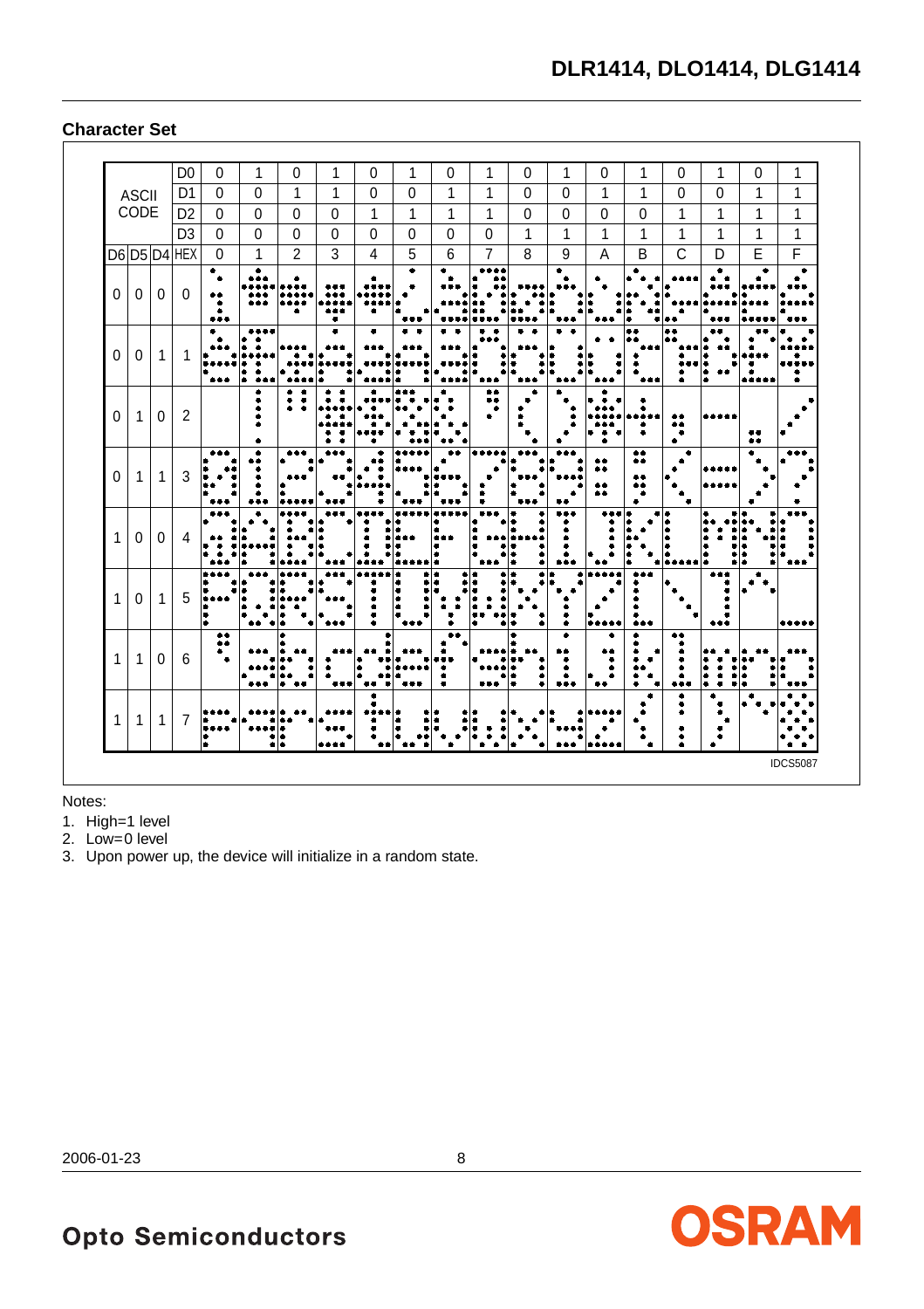#### **Revision History: 2006-01-23**

Previous Version: 2004-11-04

| Subjects (major changes since last revision) | Date of change |
|----------------------------------------------|----------------|
| completely rework                            | 2004-08-31     |
| Lead free device                             | 2006-01-23     |
|                                              |                |
|                                              |                |
|                                              |                |
|                                              |                |
|                                              |                |
|                                              |                |
|                                              |                |
|                                              |                |
|                                              |                |
|                                              |                |
|                                              |                |
|                                              |                |
|                                              |                |
|                                              |                |
|                                              |                |

#### **Attention please!**

The information describes the type of component and shall not be considered as assured characteristics. Terms of delivery and rights to change design reserved. Due to technical requirements components may contain dangerous substances. For information on the types in question please contact our Sales Organization. If printed or downloaded, please find the latest version in the Internet.

#### **Packing**

Please use the recycling operators known to you. We can also help you – get in touch with your nearest sales office.<br>By agreement we will take packing material back, if it is sorted. You must bear the costs of transport. F incurred.

**Components used in life-support devices or systems must be expressly authorized for such purpose!** Critical components<sup>1)</sup> may only be used in life-support devices or systems<sup>2</sup> with the express written approval of OSRAM OS.  $1)$  A critical component is a component used in a life-support device or system whose failure can reasonably be expected to cause the failure

of that life-support device or system, or to affect its safety or the effectiveness of that device or system.  $^{2)}$  Life support devices or systems are intended (a) to be implanted in the human body, or (b) to support and/or maintain and sustain human

life. If they fail, it is reasonable to assume that the health and the life of the user may be endangered.